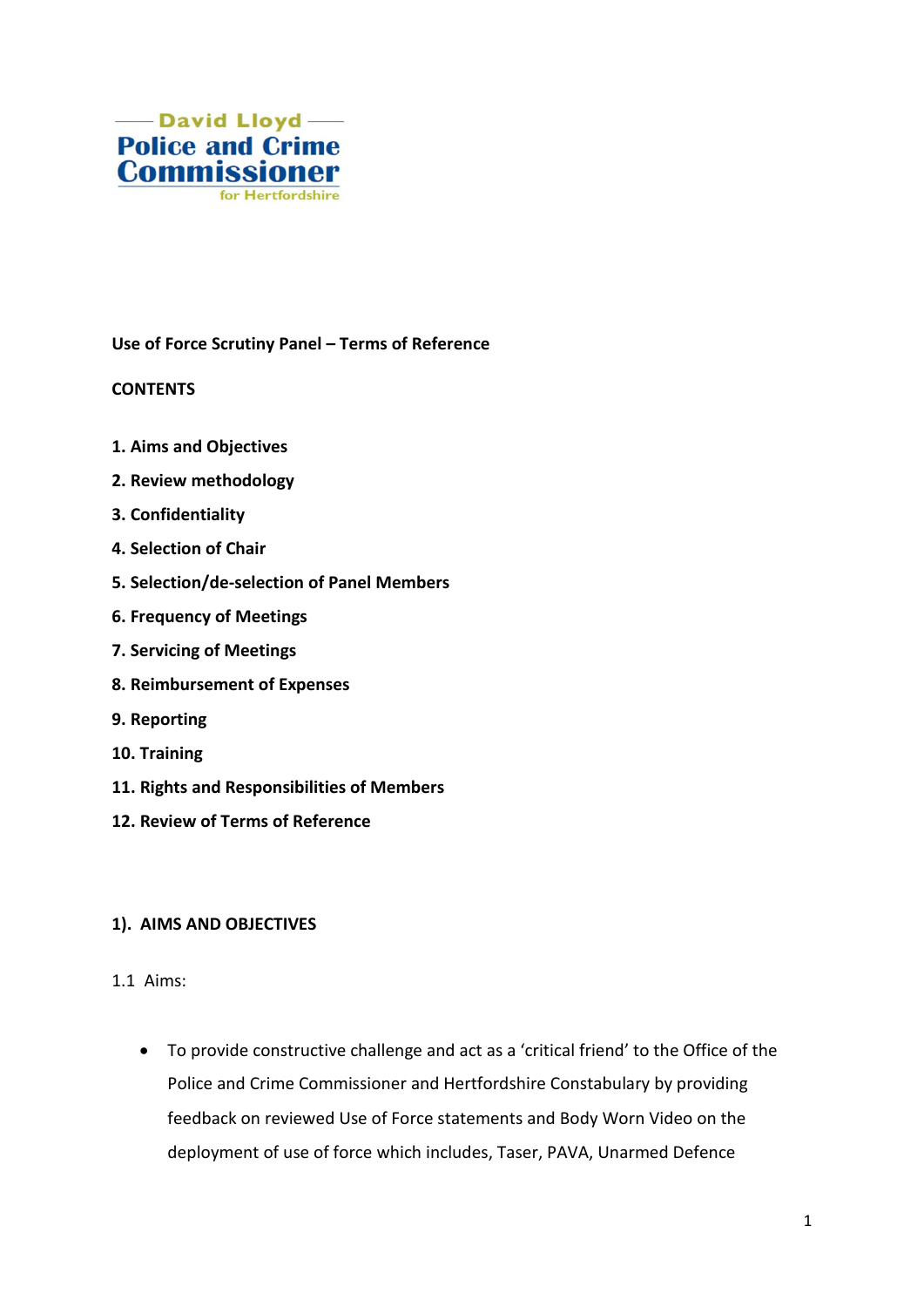Techniques, Handcuffs, Spit Guard, Limb Restraint, Baton and escalated force from a lay person's perspective.

- To improve and maintain public confidence and satisfaction in Hertfordshire Constabulary.
- To support the openness and transparency of Hertfordshire Constabulary in delivering a high-quality policing service.
- To lead to improvement in Hertfordshire Constabulary's legitimate and ethical Use of Force in accordance with professional standards.

# **1.2 Objectives:**

- To review and provide feedback to the Office of the Police and Crime Commissioner relating to the Constabulary's use of force.
- To raise any concerns and good practice to the Office of the Police and Crime Commissioner which will then be passed to Hertfordshire Constabulary as to enable learning and training opportunities in the Constabulary's use of force
- To give independent, lay-persons' views of the use of force by Hertfordshire Constabulary Police Officers.
- To ensure that Hertfordshire Constabulary's use of force is effective, in line with Approved Professional Practice and is operating without bias or discrimination.
- To identify best practice in the use of force and in operational policing where appropriate.
- To improve the quality of policing provided to members of the public regarding the use of force.

## **2). REVIEW METHODOLOGY**

2.1) The panel will review Records and Body Worn Video Camera footage through a bimonthly dip-sampling of documentation and video recordings. Categories currently reviewed are Unarmed Defence Techniques, Handcuffs, PAVA, Taser, Spit Guard, Limb Restraint, Baton and Escalated force. The Panel will provide a qualitative discussion on each case, focusing on a particular category of the use of force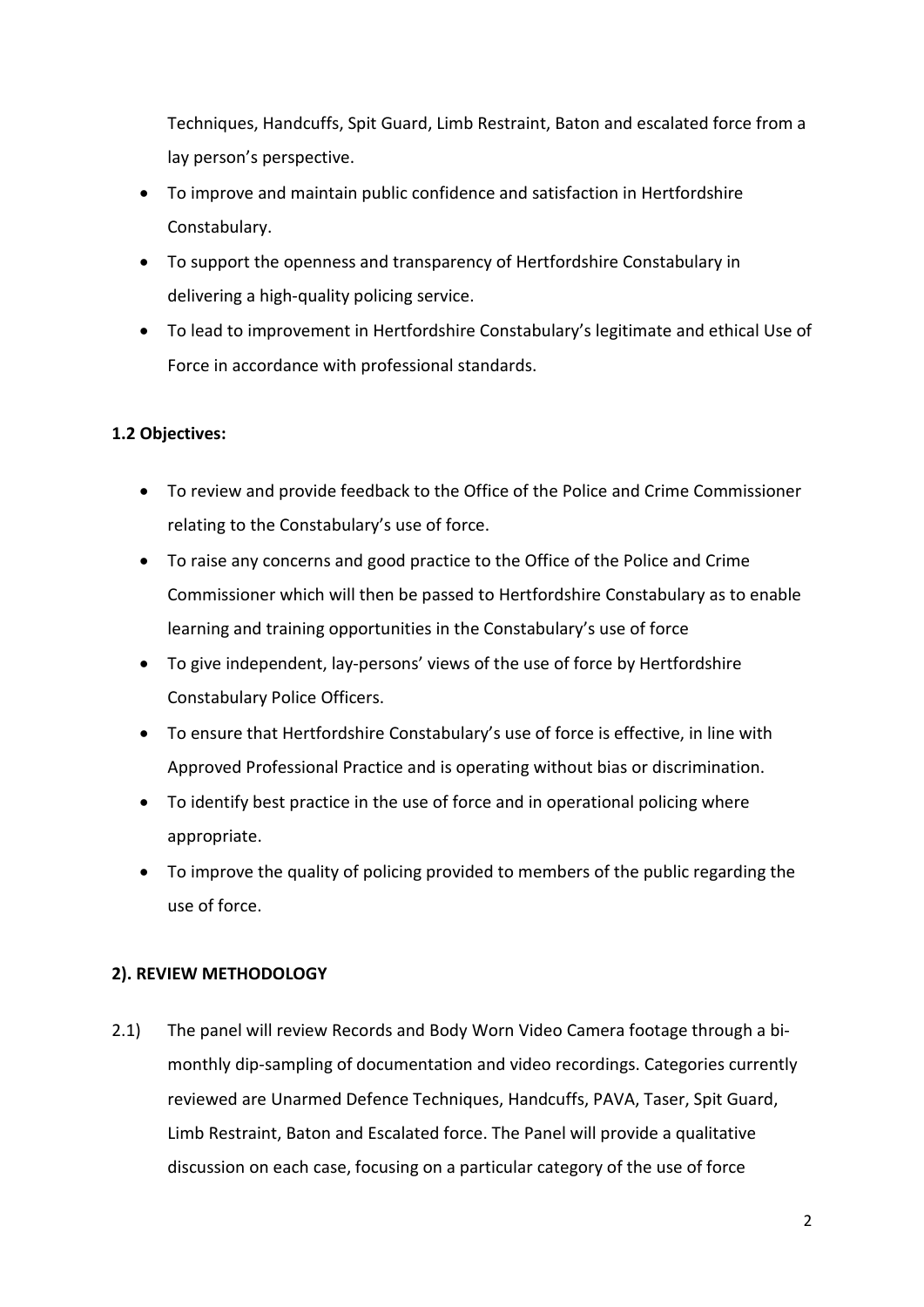deployed, a geographic area or specified record selection criteria. The review will look at the appropriateness of the use of force, commenting on positive points as well as issues of concern and learning opportunities. This approach will be reviewed for effectiveness by the Panel as it progresses in its work.

- 2.2) The scrutiny of the officer's statement is as important as the scrutiny of the Body Worn Video. The statement provided is not merely a supporting document to the Body Worn Video viewed but should be analysed in its own right. The statement plays an important role in understanding the context surrounding a use of force incident and often acts as a vital piece of evidence when used in court. It is therefore fundamental that the officers statement provides a clear and detailed account of the use of force. The statement should provide a sufficient explanation of why force was used and the officer's thought process behind that force. The panel will therefore provide an equally detailed qualitative discussion surrounding whether the statement alone meets the necessary requirements. Both positive feedback and learning opportunities regarding the statements will be fed back to the officers via the Constabulary representatives at the meeting. A record of all feedback will be kept by the Office of the Police and Crime Commissioner.
- 2.3) The panel will conduct an in-depth scrutiny of selected categories at alternate meetings. Such deep dives may include types of force, districts, teams e.g., student officers and particular officers who frequently use force.
- 2.4) At each meeting, the panel will elect a different member to complete the feedback spreadsheet for that meeting. The spreadsheet is designed to accurately record whether the use of force was justified, proportionate and appropriate. The Panel use a prompt sheet that follows the current College of Policing Authorised Professional Practice to enable and prompt discussion within the group. The results of records dip sampled throughout the meetings will form the basis of an annual Use of Force report that is made publicly available.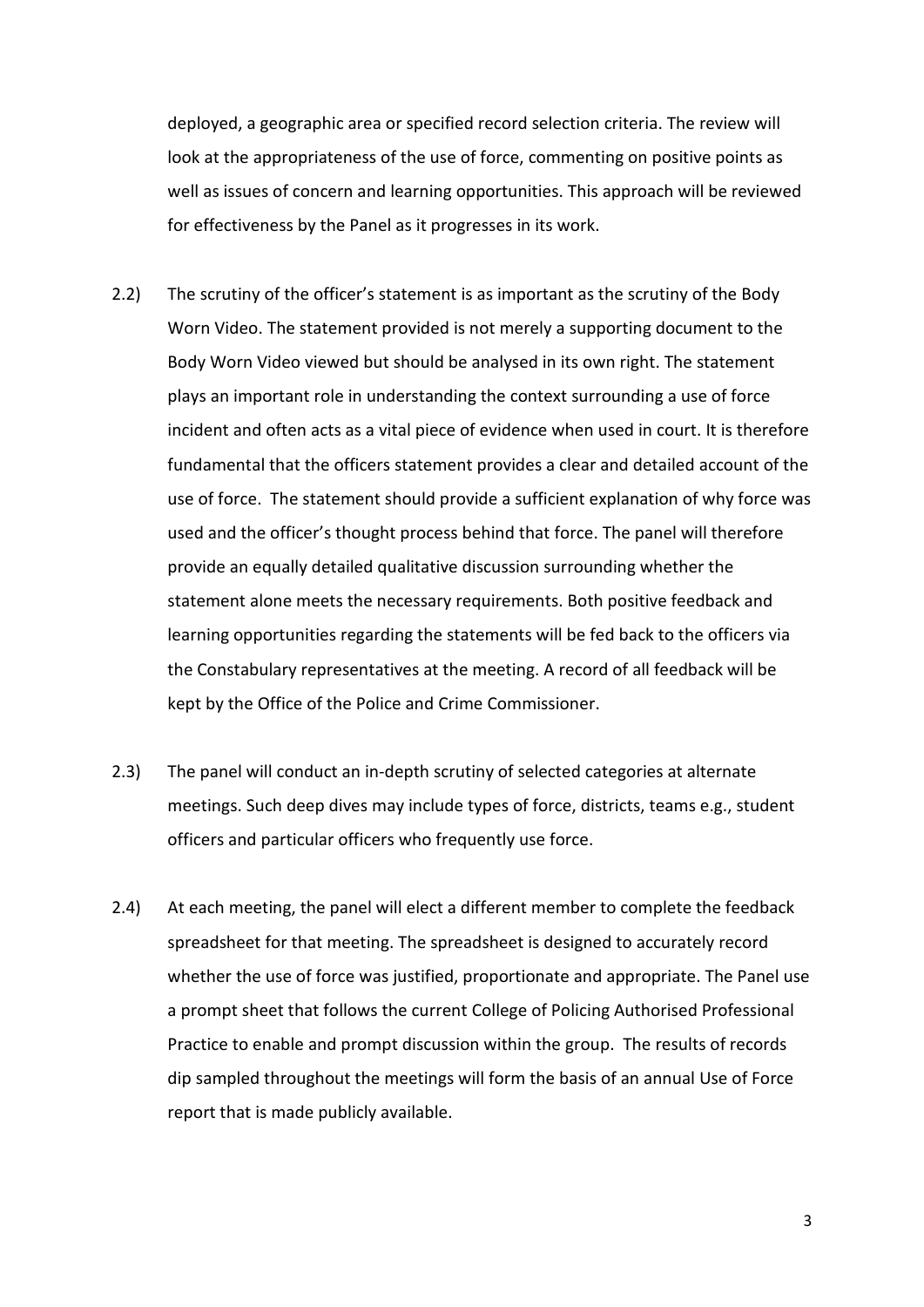- 2.5) The format for review will be the first randomly selected example however should Body Worn Video not be available a further example (the next selected) will be reviewed by the panel also. If no footage or statement is available, then appropriate feedback will be recorded and feedback given.
- 2.6) At the meeting will be a member of the Constabulary's staff protection team who will act as an expert and a member of the professional standards team. They will be in attendance to answer questions from the panel and share their experience and expert knowledge, when requested to. However, the panel's scrutiny will remain the views of the panel and will be recorded as such.
- 2.7) Where issues of serious concern arise, these will be addressed by Professional Standards and outcomes fed back to the Panel.
- 2.8) In line with the move within the Constabulary for supervisors to play a greater role in mentoring officers who are young in service, the panel will work to ensure they make best use of additional scrutiny available. Any cases that the panel escalate beyond the meeting will be directed to the supervisors via the Crime Reduction and Community Safety representative. Similarly, the Office of the Police and Crime Commissioner is aspiring to move towards a position where any cases that the supervisors feel require inspection are to be forwarded to the Office of the Police and Crime Commissioner for the panel to scrutinise and subsequently produce feedback.

#### **3). CONFIDENTIALITY & DISCLOSURE**

3.1) The proceedings of all Panel meetings are sensitive and members must not reveal any information about Police records and personal data of Police Officers and members of the public. This includes witnesses' and any person's personal information in the police records that could identify any individual. Panel members must not disclose any aspect of discussions which the panel undertakes during the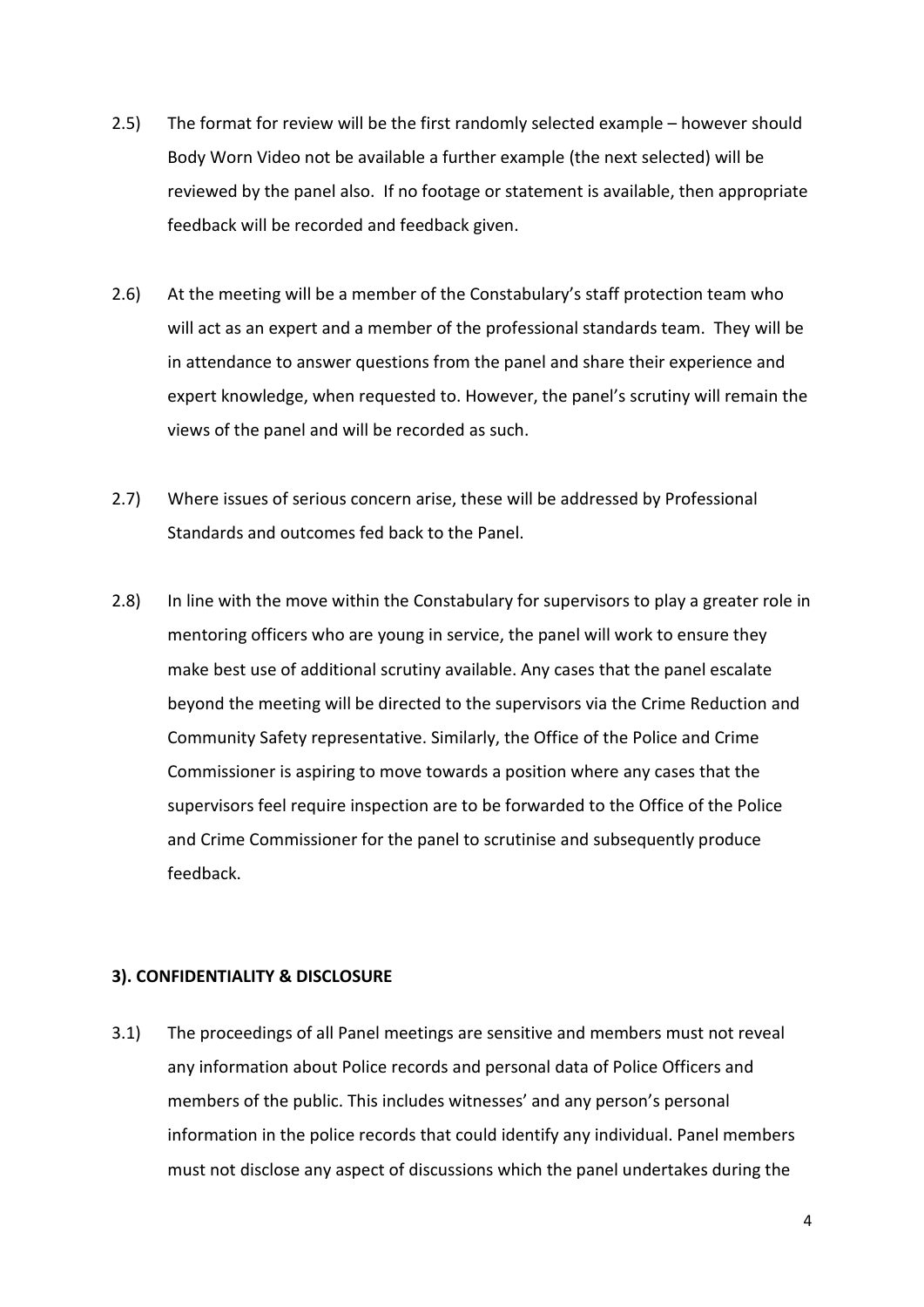course of scrutiny, apart from the points recorded in the published notes from Panel meetings.

- 3.2) To operate effectively, Panel members may have sight of restricted material that must be treated as strictly private and confidential. The requirements of the Data Protection Act 2018 will apply to all work undertaken by Panel members. Members will be asked to sign at each meeting a disclosure agreement which confirms the terms and conditions by which members are taking part and the type of information that can be shared beyond the panel.
- 3.3) Panel members will be asked to sign a volunteer agreement (if they have not already done so) and uphold this.
- 3.4) Any breaches of these confidentiality or disclosure arrangements will lead to an investigation by the Office of the Police and Crime Commissioner and the possible expulsion of a member from the Panel, if it is demonstrated that a clear breach of confidentiality has occurred.

### **4). SELECTION OF CHAIR AND VICE CHAIR(S)**

- 4.1) Nominations for Chair and Vice Chair(s) will be requested from Panel members and a voting system will be used to elect the Chair and Vice Chair(s). A quorum is needed for an election, which is 2/3rds of the Panel membership.
- 4.2) One Panel member will act as Chair and one or more as Vice Chair. The Office of the Police and Crime Commissioner's facilitator will invite the Vice Chair(s) to take relevant action in the absence of the Chair. The Vice Chair(s) and facilitator will agree a temporary Chair before the meeting.
- 4.3) The Chair is accountable to the Scrutiny Panel.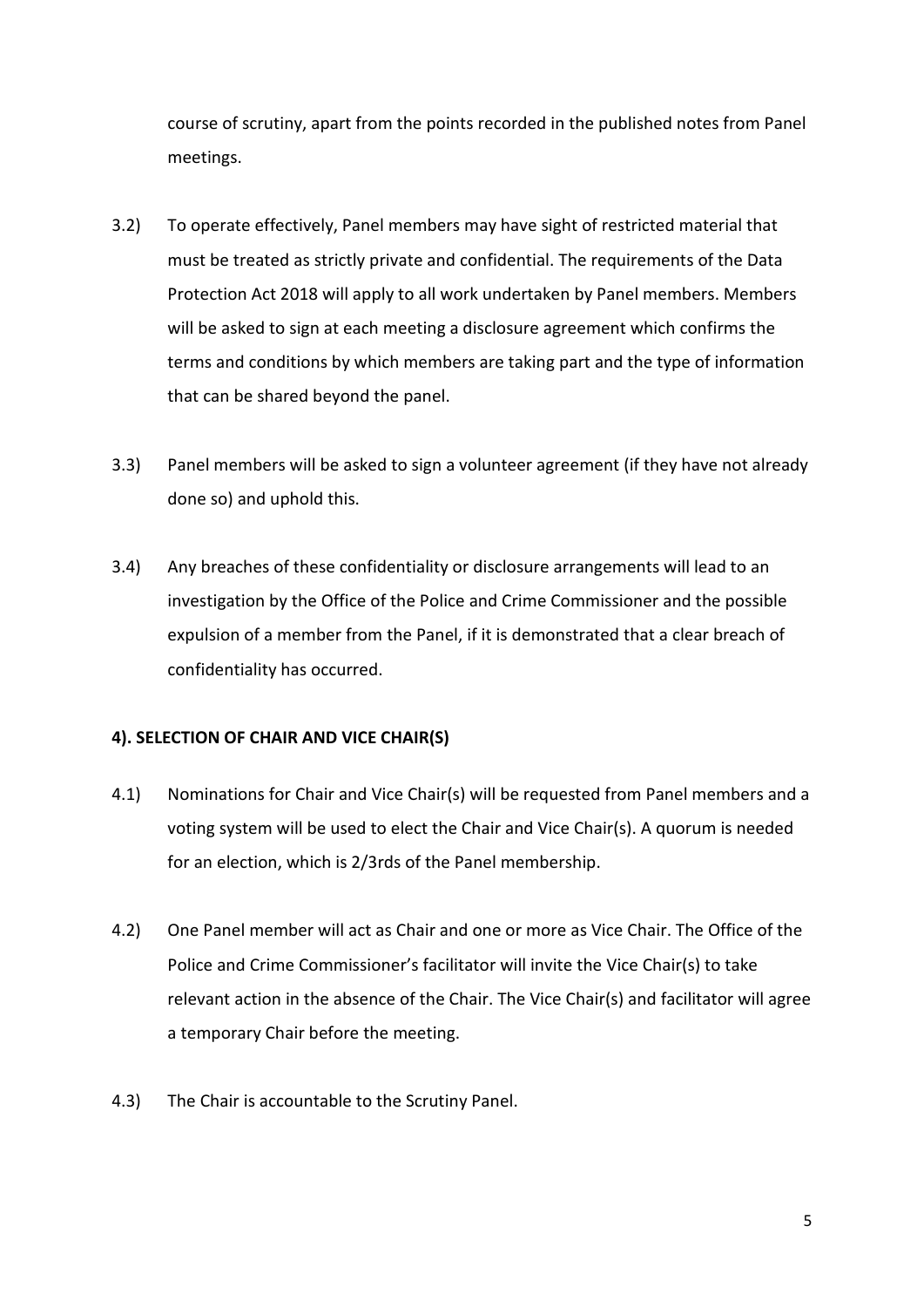- 4.4) Panel members may ask the Chair to act on their behalf at meetings, or in other agreed situations. The Chair may also ask a Vice Chair (or another member) to act on the Chair's behalf at meetings.
- 4.5) The Chair and Vice Chair(s) will each serve for a term of up to 1 year and may serve a maximum of 3 consecutive terms. At the end of his/her term as Chair/Vice Chair, s/he can remain a Use of Force Panel member.
- 4.6) The Chair can be removed, if at least 2/3rds of the non-Chair members agree or if asked to do so by the Office of the Police and Crime Commissioner in accordance with the volunteer agreement.
- 4.7) In addition to chairing meetings, the Chair will assist the Office of the Police and Crime Commissioner's facilitator to plan meetings and the agenda, review Panel feedback reports, and act as a single point of contact between meetings for the Office of the Police and Crime Commissioner.

## **5). SELECTION/DE-SELECTION OF PANEL MEMBERS**

- 5.1 Members of the Panel (Panel membership being a total of about 20) will be appointed by the Office of the Police and Crime Commissioner in a transparent way, with the decision published.
- 5.2 The Office of the Police and Crime Commissioner will seek to ensure that the Panel is demographically representative of the Hertfordshire population. It should comprise of members who have lived experience and have been subject to the use of force by police.
- 5.4 Panel membership terms will last for 5 years. Terms begin from the date at which the panel member first joined the Use of Force Scrutiny Panel.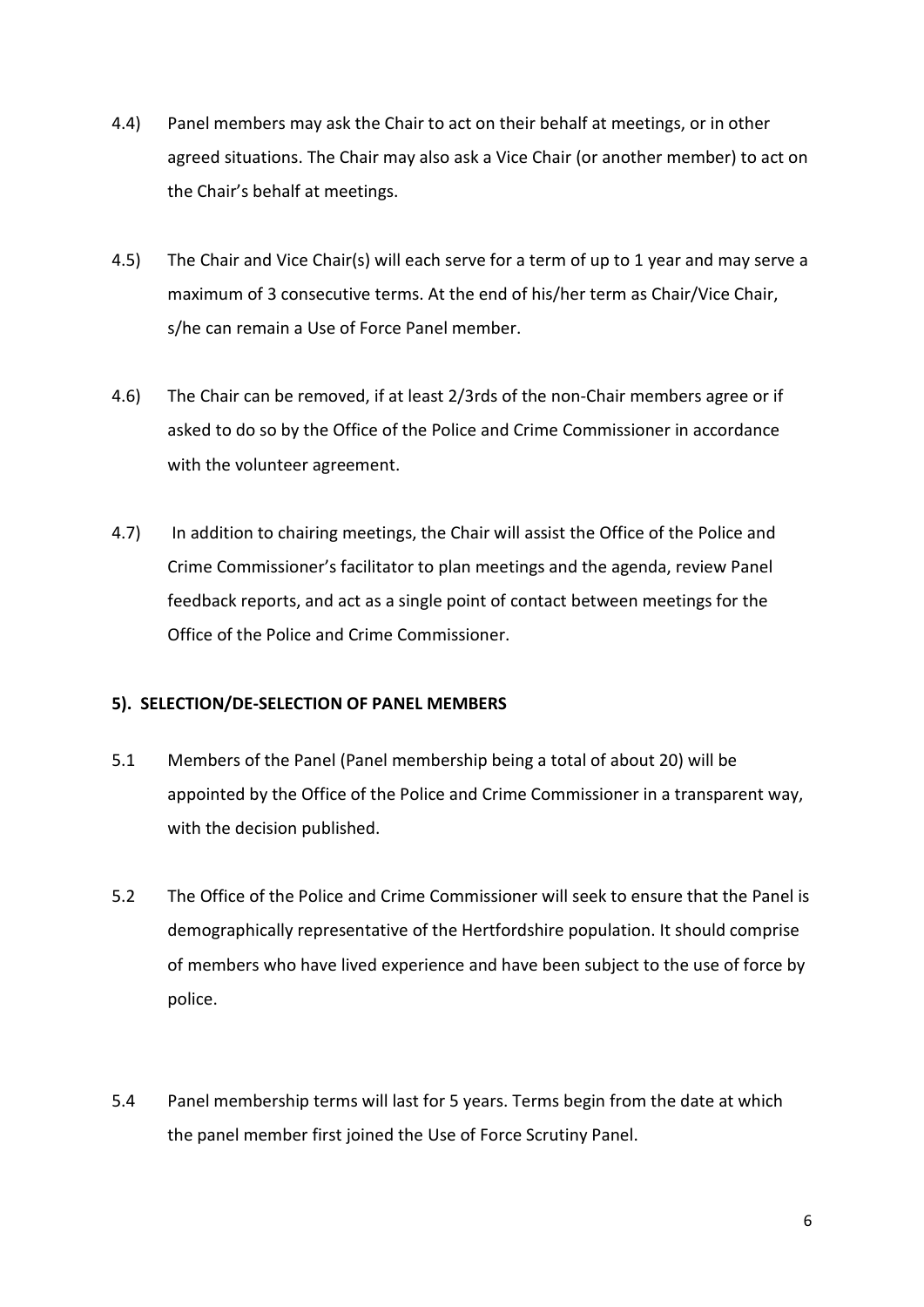- 5.5 Panel members are expected to commit to and attend meetings regularly with no less than three of the six meetings a year. Members should send apologies to the Office of the Police and Crime Commissioner where they are unable to attend.
- 5.7 Panel members who do not attend three consecutive meetings without satisfactory reason will have their position on the Panel reviewed by the Office of the Police and Crime Commissioner, the Chair and Vice Chair. Breach of the Terms of Reference or the volunteers' agreement will also trigger a member's review.

### **6). FREQUENCY OF MEETINGS**

6.1 The Panel will meet bi-monthly. The meetings will alternate between a general review and a more in depth look at categories selected by the panel. Constabulary representation will consist of Professional Standards, Personal Safety Training, Taser training and Crime Reduction & Community Safety Officers/Staff with the exception of in-depth reviews where representation will consist of Crime Reduction & Community Safety Officers/Staff. The frequency of meetings and Constabulary representation may change in response to any urgent concerns, or as agreed between the Office of the Police and Crime Commissioner and the Panel.

### **7). SERVICING OF MEETINGS**

- 7.1 The Office of the Police and Crime Commissioner will provide secretariat support to the Panel, including the production of minutes, chair briefing notes and the collection of both officer statements and body worn video footage.
- 7.2 Members will obtain the agreement of the Chair if they wish to propose case selection criteria, for example a specific geographical area. The suggestion can be via the OPCC's Panel facilitator.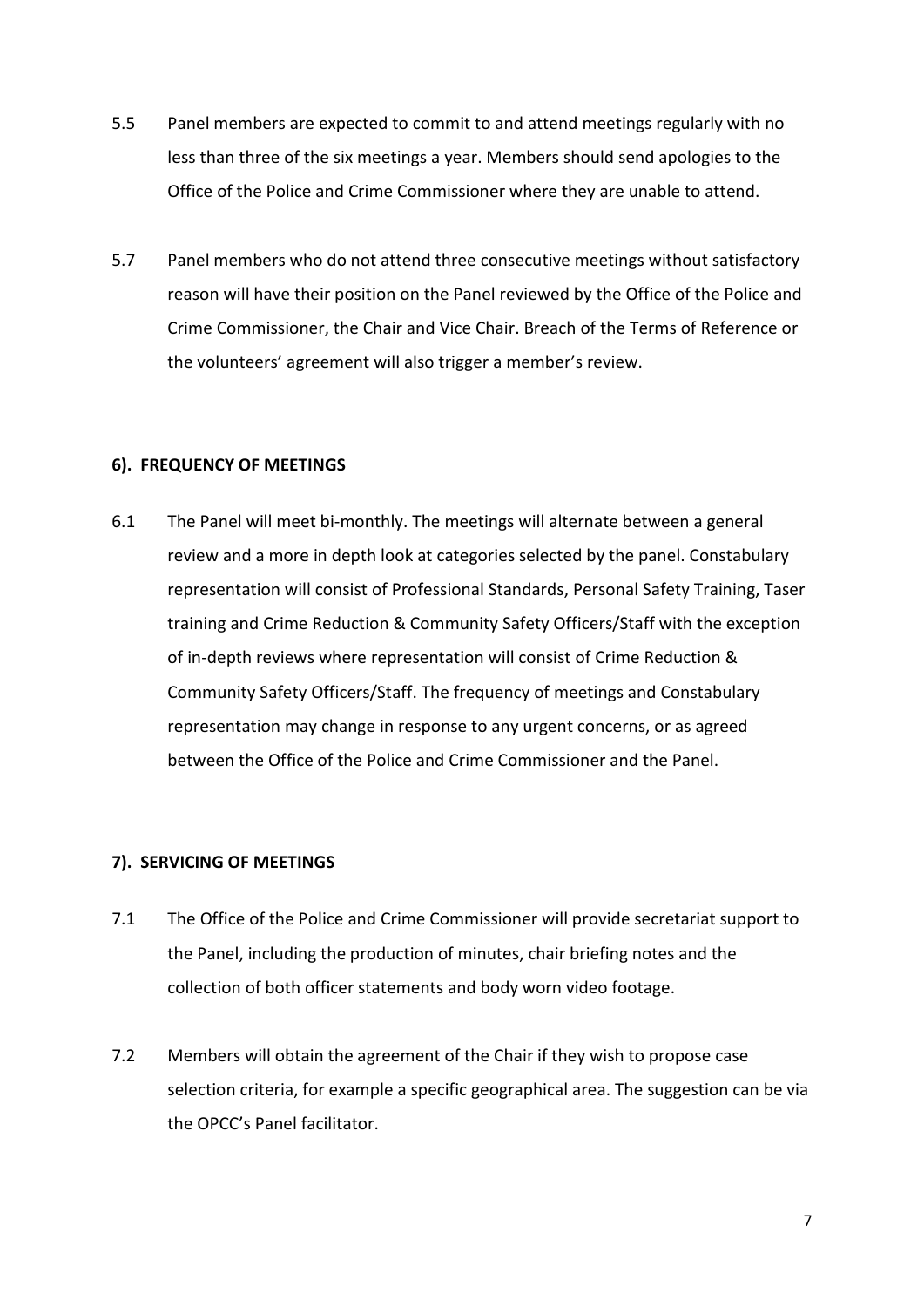#### **8). REIMBURSEMENT OF EXPENSES**

- 8.1 Reasonable out of pocket travelling expenses in accordance with Her Majesty's Revenue and Customs travel expense rates, including car-sharing - will be available for reimbursement from the Office of the Police and Crime Commissioner to Panel members for attending meetings and training related to the Panel's work.
- 8.2 Expenses will not be paid if a Panel member represents the Panel at other meetings and training events without the prior knowledge and authorisation of the Office of the Police and Crime Commissioner.
- 8.3 Claims, with receipts, must be submitted quarterly within each financial year to the Office of the Police and Crime Commissioner.

### **9). REPORTING**

9.1 The Office of the Police and Crime Commissioner will publish a set of publicly available minutes after each Panel review session, on behalf of the Panel, on the Office of the Police and Crime Commissioner website and, where requested, in other appropriate formats.

### **10). TRAINING**

10.1 The Office of the Police and Crime Commissioner will be responsible for providing induction training and any ongoing learning for Panel members.

### **11). RIGHTS AND RESPONSIBILITIES OF PANEL MEMBERS**

11.1 Panel members should not make subjective judgements about other Panel members or any person mentioned in Police Records. It is imperative that every Panel member respects other members, and that any conflicts are resolved with dignity and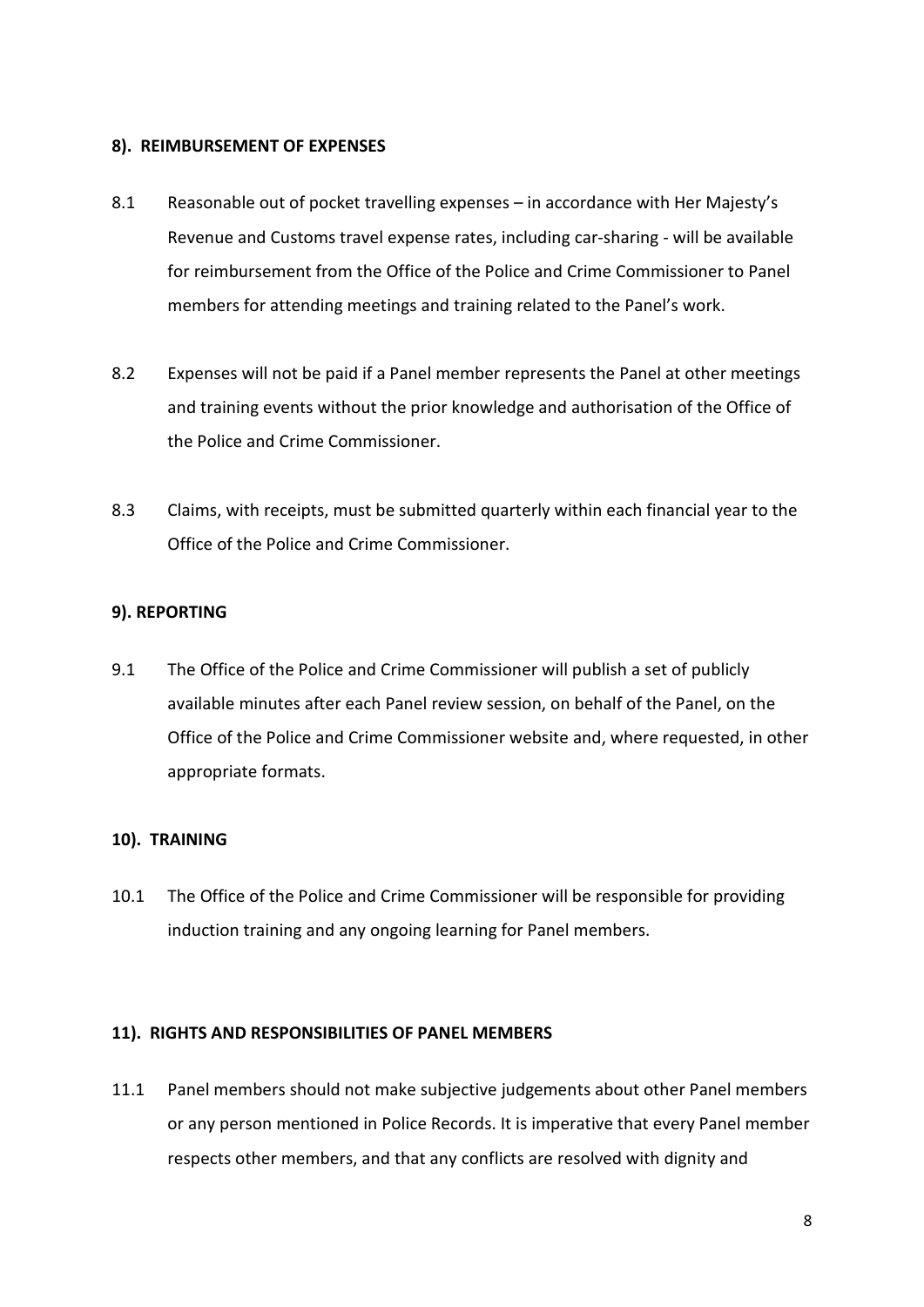professionalism. The Chair will intervene in any disputes which members may not be able to resolve between themselves.

- 11.2 Members are expected to abide by these Terms of Reference and where breaches occur or are likely to occur, they are expected to declare this to the Chair.
- 11.3 When representing the Panel, all Panel members must refrain from any political activity that may cause the Panel to compromise its independence.
- 11.4 No Panel members will have any contact with the media in relation to Panel, Police or PCC related matters or comment in their capacity as a Panel member without discussing this in advance with the Office of the Police and Crime Commissioner. Panel members other than the Chair are not expected to comment generally to the media in their capacity as Panel members.
- 11.5 All Panel members must give correct and up-to-date definitions of their role/s within the Panel if communicating with the public.
- 11.6 Members must refer any personal issues, such as change of address, or conflicts of interest which could interfere with their membership, to the Office of the Police and Crime Commissioner as soon as possible. Similarly, any complaint made against a panel member must be referred in the same way.
- 11.7 These Terms of Reference will be published on the Office of the Police and Crime Commissioner website.

### **12). ANNUAL USE OF FORCE SCRUTINY PANEL REPORT**

12.1 The Panel members will produce an annual report detailing the panel's findings from the last year. This is to include details of the number of Use of Force incidents analysed, the number in which the panel were either confident or not confident and